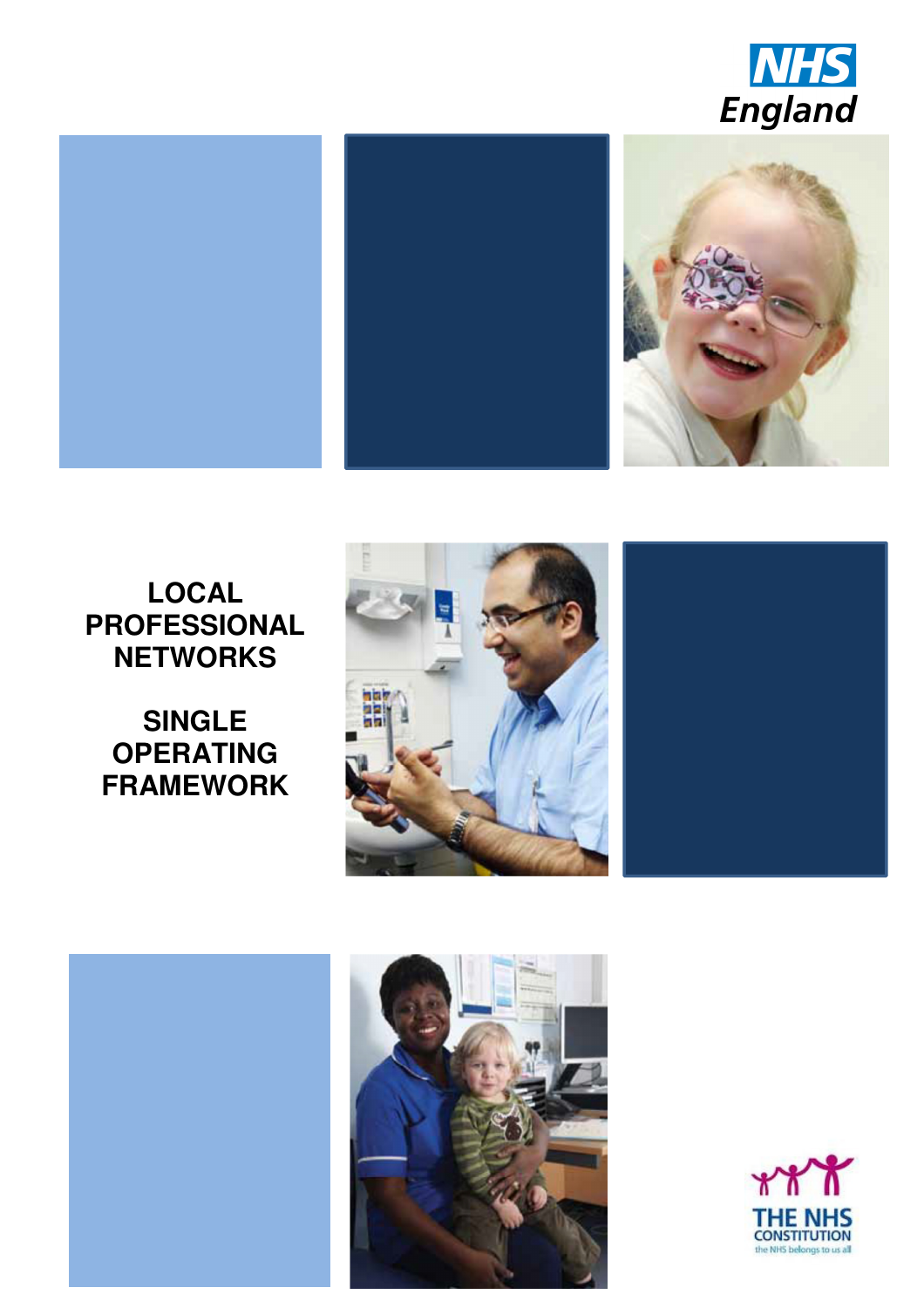

#### **NHS England INFORMATION READER BOX**

| <b>Directorate</b>                                                                                |                                                       |                                                                                                      |  |
|---------------------------------------------------------------------------------------------------|-------------------------------------------------------|------------------------------------------------------------------------------------------------------|--|
| Medical                                                                                           | <b>Operations</b>                                     | Patients and Information                                                                             |  |
| Nursing                                                                                           | Policy                                                | <b>Commissioning Development</b>                                                                     |  |
| Finance                                                                                           | <b>Human Resources</b>                                |                                                                                                      |  |
|                                                                                                   |                                                       |                                                                                                      |  |
| <b>Publications Gateway Reference:</b><br>00204'                                                  |                                                       |                                                                                                      |  |
| <b>Document Purpose</b>                                                                           | Guidance                                              |                                                                                                      |  |
| <b>Document Name</b>                                                                              |                                                       |                                                                                                      |  |
|                                                                                                   |                                                       | Local Professional Network Single Operating Model                                                    |  |
| <b>Author</b>                                                                                     | <b>NHS England</b>                                    |                                                                                                      |  |
| <b>Publication Date</b>                                                                           | 28 June 2013                                          |                                                                                                      |  |
| <b>Target Audience</b>                                                                            | NHS England Area Directors                            |                                                                                                      |  |
|                                                                                                   |                                                       |                                                                                                      |  |
|                                                                                                   |                                                       |                                                                                                      |  |
|                                                                                                   |                                                       |                                                                                                      |  |
|                                                                                                   |                                                       |                                                                                                      |  |
|                                                                                                   |                                                       |                                                                                                      |  |
| <b>Additional Circulation</b><br>List                                                             | NHS England Area Directors, All NHS England Employees |                                                                                                      |  |
|                                                                                                   |                                                       |                                                                                                      |  |
|                                                                                                   |                                                       |                                                                                                      |  |
|                                                                                                   |                                                       |                                                                                                      |  |
|                                                                                                   |                                                       |                                                                                                      |  |
| <b>Description</b>                                                                                |                                                       |                                                                                                      |  |
|                                                                                                   |                                                       |                                                                                                      |  |
|                                                                                                   |                                                       |                                                                                                      |  |
|                                                                                                   |                                                       |                                                                                                      |  |
|                                                                                                   |                                                       |                                                                                                      |  |
|                                                                                                   |                                                       |                                                                                                      |  |
| <b>Cross Reference</b>                                                                            |                                                       |                                                                                                      |  |
|                                                                                                   | N/A                                                   |                                                                                                      |  |
| <b>Superseded Docs</b>                                                                            | N/A                                                   |                                                                                                      |  |
| (if applicable)                                                                                   |                                                       |                                                                                                      |  |
| <b>Action Required</b>                                                                            | N/A                                                   |                                                                                                      |  |
|                                                                                                   |                                                       |                                                                                                      |  |
| <b>Timing / Deadlines</b>                                                                         | N/A                                                   |                                                                                                      |  |
| (if applicable)<br><b>Contact Details for</b>                                                     | <b>Primary Care Commissioning</b>                     |                                                                                                      |  |
| further information                                                                               | 1N04, Quarry House, LEEDS                             |                                                                                                      |  |
|                                                                                                   | E-mail: england.primarycareops.nhs.net                |                                                                                                      |  |
|                                                                                                   |                                                       |                                                                                                      |  |
|                                                                                                   |                                                       |                                                                                                      |  |
|                                                                                                   |                                                       |                                                                                                      |  |
|                                                                                                   |                                                       |                                                                                                      |  |
|                                                                                                   |                                                       |                                                                                                      |  |
| <b>Document Status</b>                                                                            |                                                       |                                                                                                      |  |
|                                                                                                   |                                                       | This is a controlled document. Whilst this document may be printed, the electronic version posted on |  |
| the intranet is the controlled copy. Any printed copies of this document are not controlled. As a |                                                       |                                                                                                      |  |
|                                                                                                   |                                                       |                                                                                                      |  |

controlled document, this document should not be saved onto local or network drives but should always be accessed from the intranet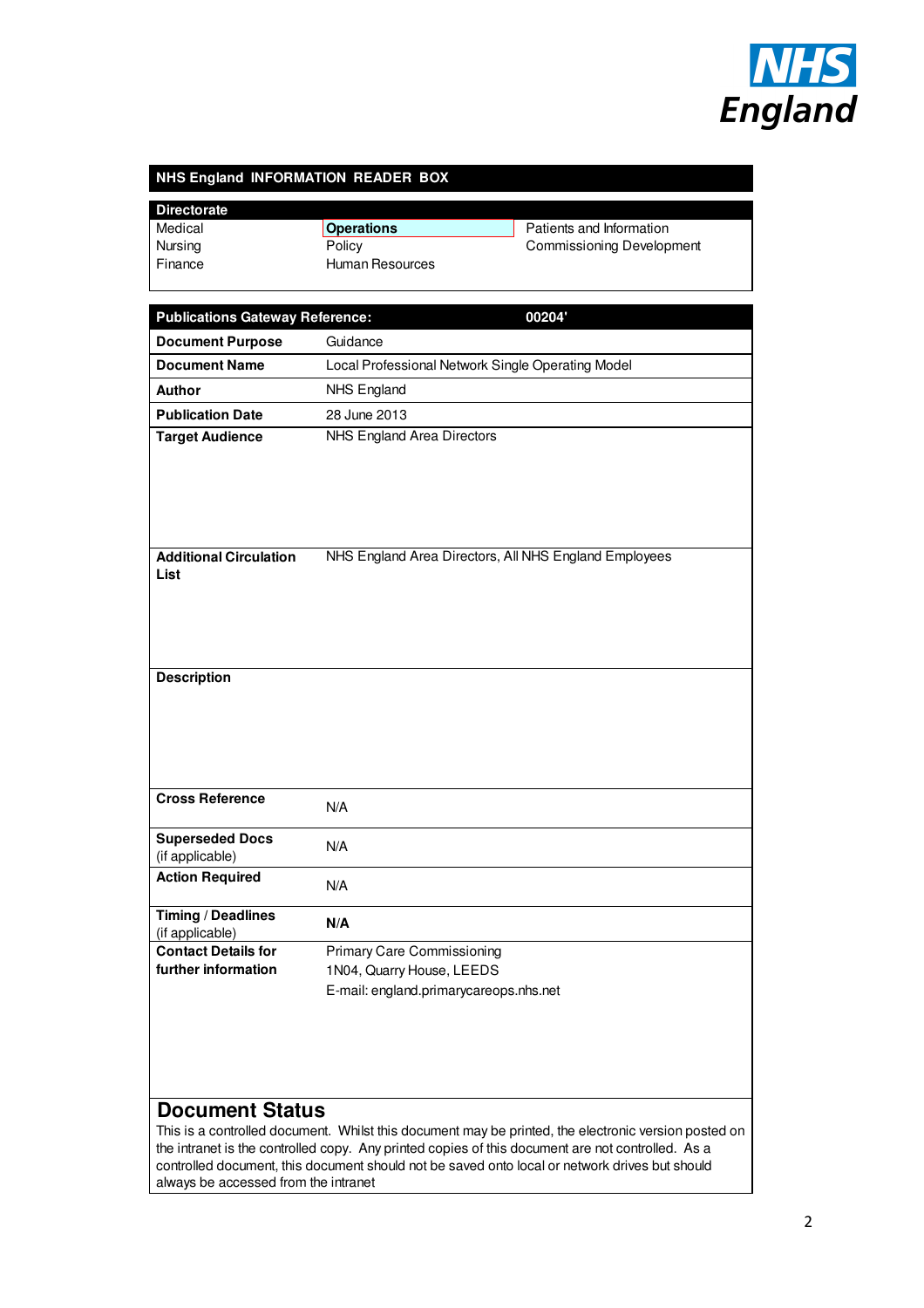

# **Foreword**

- **1 Introduction**
- **2 NHS context for clinical networks, including** 
	- 2.1 The Outcomes Framework
- **3 Features of Clinical Networks in the new system**
- **4 Benefits of networks**
- **5 Local Professional Networks- functions** 
	- 5.1 Core Functions
	- 5.2 Dental LPN specific functions
	- 5.3 Pharmacy LPN specific functions
	- 5.4 Eye Health LPN specific functions
- **6 The LPN assembly**
- **7 Membership and Governance of LPNs**
- **8 Annual Work Plan**
- **9 Hosting and support**
- **10 Alignment with the new system**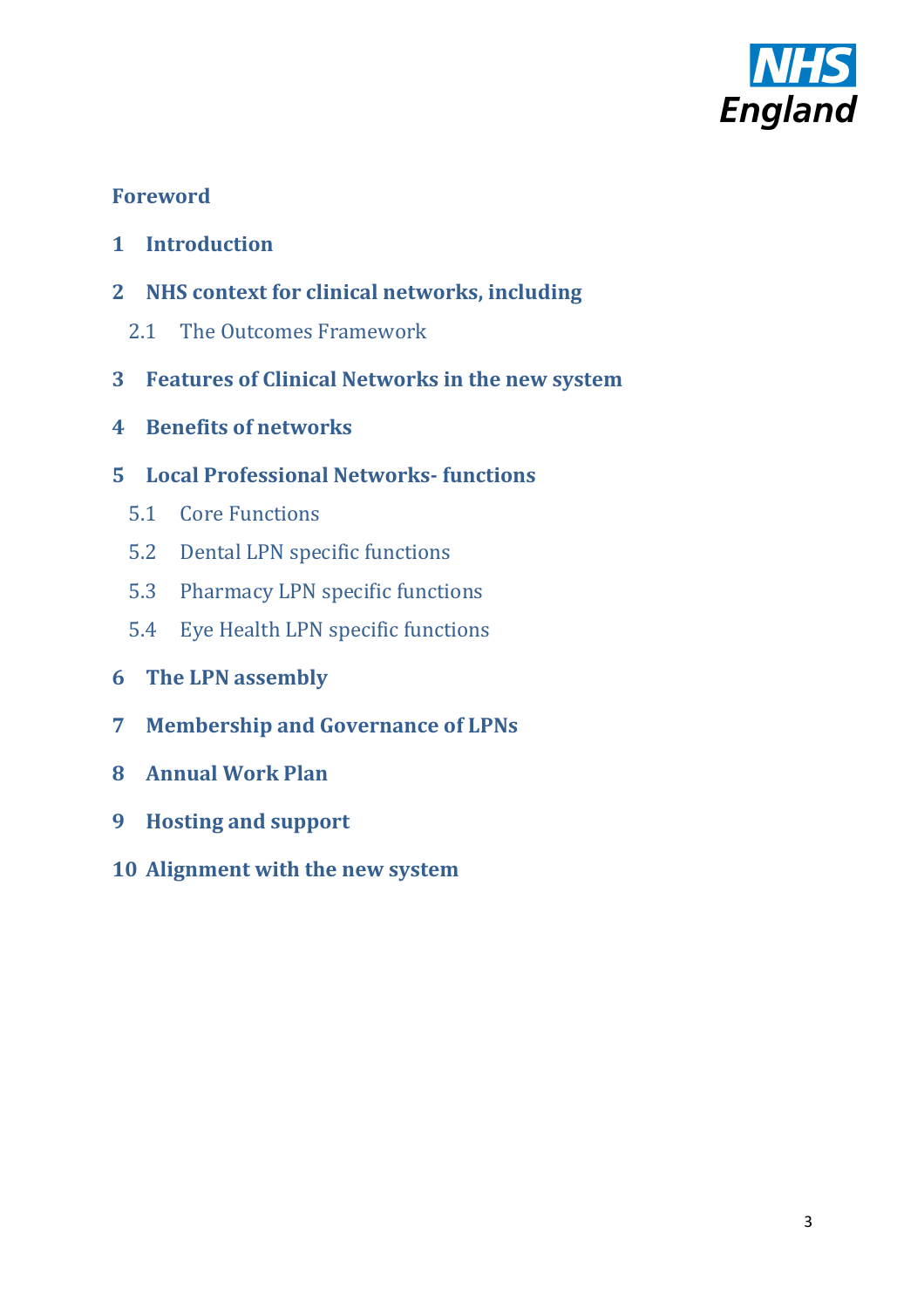

## **Foreword**

Clinical networks are an NHS success story. Combining the experience of clinicians, the input of patients and the organisational vision of NHS staff they have supported and improved the way we deliver care to patients in distinct areas, delivering true integration across primary, secondary and often tertiary care.

During 2012 we published documents on Strategic Clinical Networks, Operational Delivery Networks and Clinical Senates and this, on Local Professional Networks, is the final one.

Local Professional Networks will be established in each area covering pharmacy, dentistry and eye health communities. They will ensure that the contribution of these professional groups is maximised in the improvement of outcomes and reduction in inequalities. LPNs will need to work closely with Strategic Clinical Networks, Academic Health Science Networks, Clinical Senates as well as commissioners, providers and patients.

During 2012 we tested the idea in a number of areas and found that such networks brought benefits for patents and professionals alike. We have held a number of stakeholder events to explore how this model should develop and comments from these events have fed into this document. We now set out the steps that need to be taken to establish comprehensive coverage across England to improve care for patients.

The next stage is for NHS England primary care commissioning area teams to establish the three local networks and to support clinical leaders to come together to develop a prioritised plan for the improvement of local services.

This is a great opportunity to improve outcomes for patients across the country and make best use of skilled professionals who meet many patients every day in communities across England.

Auste

**Dame Barbara Hakin Interim Chief Operating Officer and Deputy Chief Executive NHS England**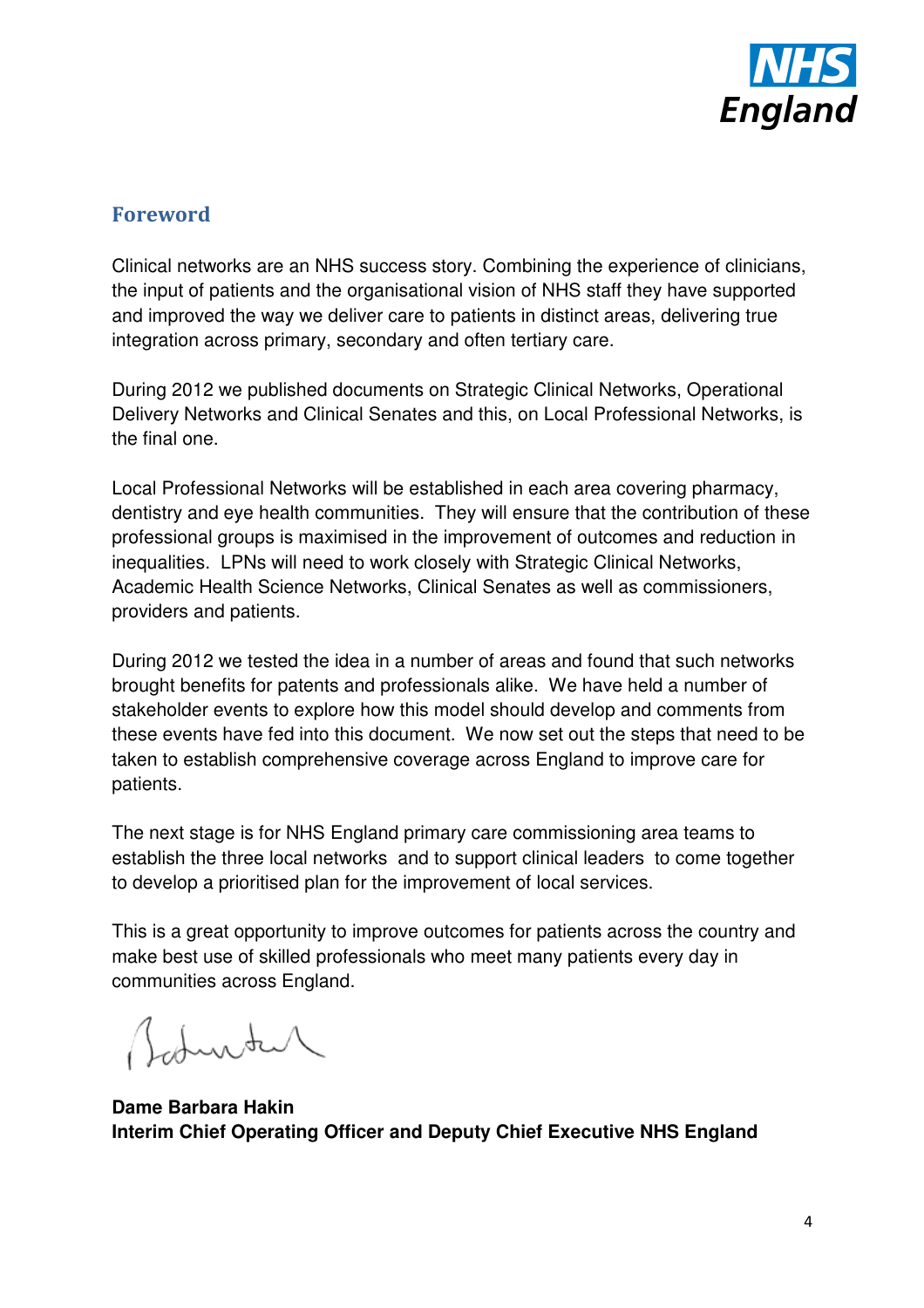

# **1 Introduction**

'Securing Excellence in Primary Care' (June 2012) committed to the development of Local Professional Networks (LPNs) for dentistry, pharmacy and eye health.

Local Professional Networks will:

- Support the implementation of national strategy and policy at local level
- Work with key stakeholders on the development and delivery of local priorities
- Provide local clinical leadership.

Local Professional Networks are one part of a family of clinical networks supported by NHS England as recommended by the NHS Future Forum 2011.

Clinical networks support local clinicians to deliver the NHS and Public Health outcomes framework. Local Professional Networks are a key part of providing sustainable leadership for the NHS and will work across the commissioning and provider services as a catalyst for change in the modernised NHS.

Local Professional Networks will be hosted and supported by the area teams of NHS England. There will typically be three LPNs, for eye health, pharmacy and dentistry within each area team. All LPNs will be represented through a national LPN Assembly in order to influence future policy change and improvements. The area team Director of Commissioning will be responsible for ensuring that local networks are effective, by demonstrating achievements in:

- High quality care
- Reducing service variation
- Reducing inequalities

LPNs need to be established and developed effectively across the NHS in accordance with the values and principles of NHS England. The single operating framework will guide LPNs establishment, development and functioning. This framework promotes consistency of approach but also allows flexibility for health communities to develop their own LPN structures in line with local need and circumstances.

The LPN Assembly will support work to shape this framework further, agreeing a common national approach to LPN operation where beneficial, and providing an opportunity to share innovation.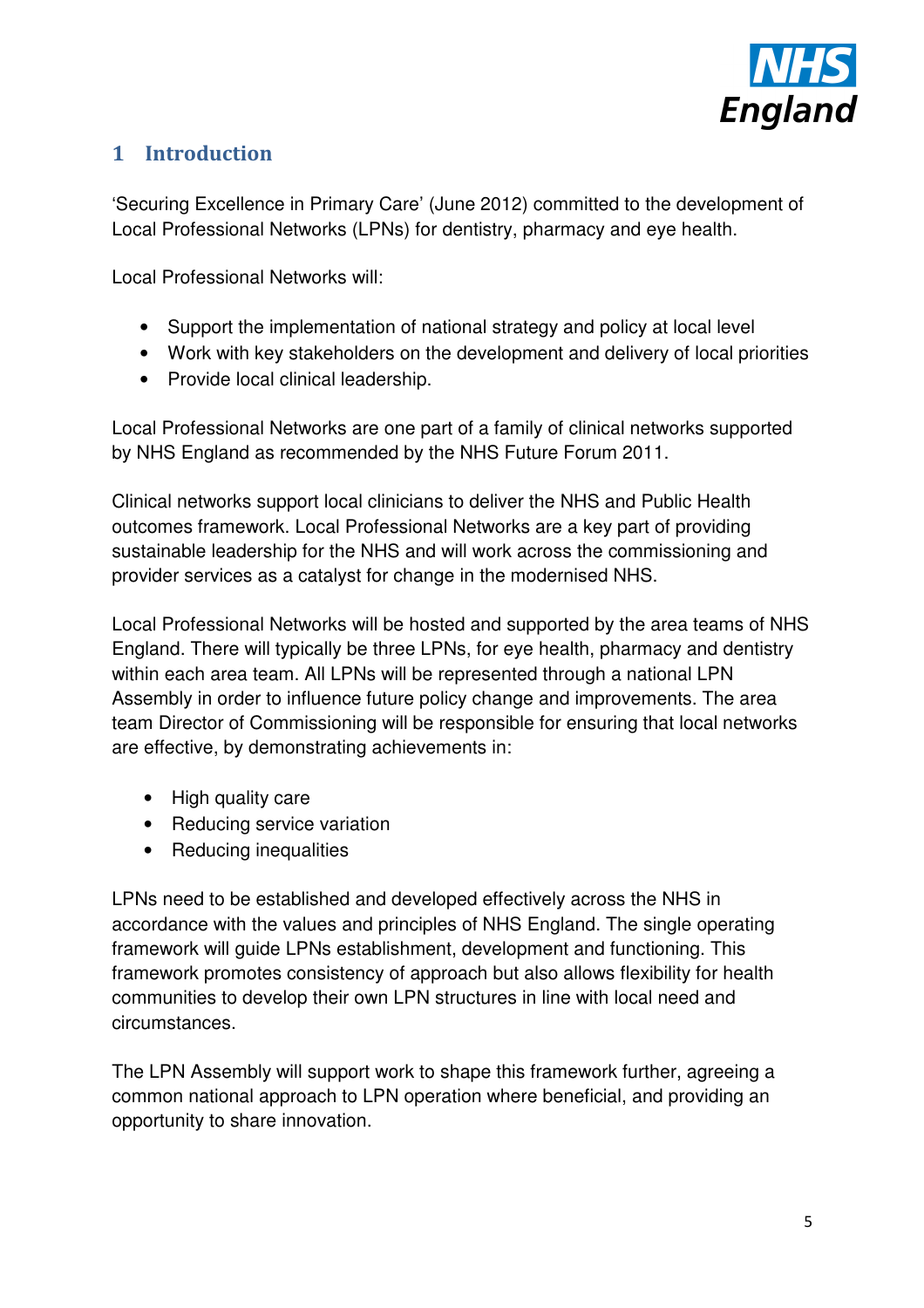

# **2 NHS context for clinical networks**

### **2.1 The Outcomes Framework**

The NHS Outcomes framework is the overall uniting framework for NHS England sits alongside a number of other outcomes frameworks such as the public health outcomes framework. These outcomes are relevant to all clinicians across all of their work. By aligning local work plans of different NHS bodies to a single set of outcome measures, different programmes of work can be more easily aligned. Networks support local clinicians to deliver the outcomes framework in local systems.

NHS England will identify priority programmes of work through the planning process. Medical Directors at NHS England regional and area team level will ensure that network plans are aligned both to national priorities and local needs. NHS Improving Quality (IQ) will provide a range of support including training, tools and techniques. Networks will need to focus both on improving outcomes and reducing inequalities between outcomes for different population groups. Networks will operate in line with the NHS Constitution. All networks will describe their priorities in line with the outcomes framework so that every clinician knows what a given improvement means for them and for patients they treat.

Networks enable clinicians to work with others to lead improvement of outcomes for patients; they are part of the clinical leadership arrangements which NHS England is strengthening within its new architecture.

# **3 Features of Clinical Networks in the new system**

All clinical networks have certain features:

- They have an agreed set of work priorities aimed at improving specific indicators within the Outcomes Framework.
- Networks deliver improved outcomes for patients, address health inequalities and continuous quality improvement through pathway redesign.
- Networks must establish strong patient and public involvement to ensure that patient outcomes are kept central to the LPN agenda.
- Networks have formal leadership and governance arrangements to ensure that effort is directed and effective, but they are not statutory bodies and do not seek to duplicate these powers or responsibilities.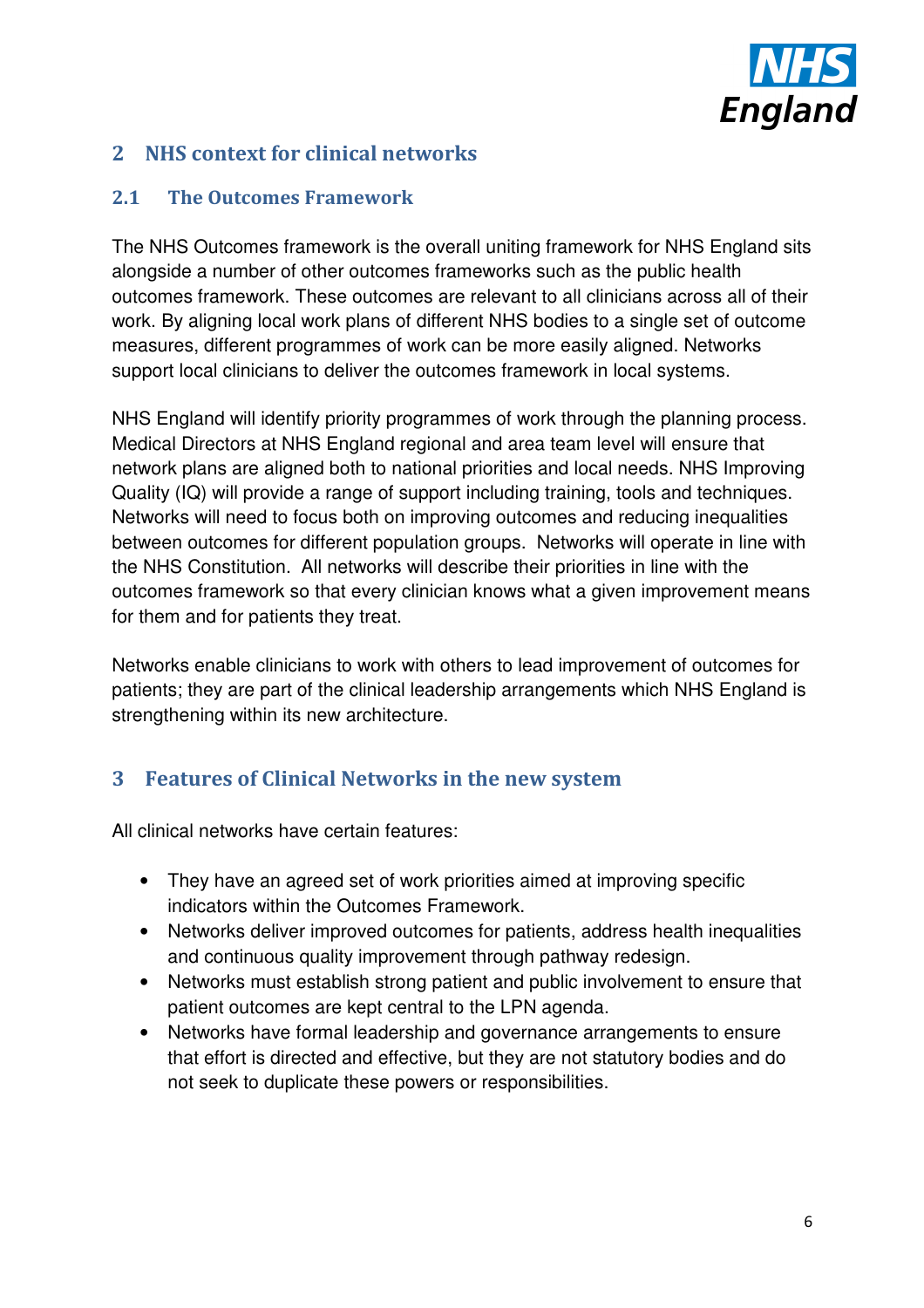

# **4 Benefits of networks**

LPNs support commissioners across the commissioning cycle. They bring clinical focus and medical expertise and create momentum for large scale change. Networks have a role in improving service quality, but do not have a role in performance management of individual service providers or performers.

Networks will champion quality improvements across health and social care communities and need to offer clinicians an opportunity to develop leadership skills.

LPNs need to create opportunities for patients, carers and third sector bodies to influence NHS delivery of services. Area teams will be accountable to Health and Wellbeing Boards for improvements to directly commissioned services.

# **5 Local Professional Networks- functions**

#### **5.1 Core Functions**

The core functions of a Local Professional Network are:

- Support NHS England in commissioning primary care with robust clinical input
- Drive improvement in outcomes, in line with local and national priorities
- Provide clinical leadership and facilitate wider clinical engagement
- Support patient involvement
- Support other commissioners i.e. CCGs, PHE, LETB
- Advise and work with local Health and Wellbeing Boards
- Contribute to the national LPN Assembly
- To support reducing health inequality within the overall context of improving outcomes.
- Act as a critical friend to area teams

For the system as a whole, LPNs generate a range of benefits:

- Commissioners and providers receive credible and consistent clinical advice
- Prioritised and aligned improvement activities are supported
- Patient care pathways across organisational boundaries
- Care across the systems is consistent and improving, regardless of the patient's entry point
- Learning and improvement is spread and disseminated between peers
- Patients have a structured route for engagement in service improvement
- Contribute to system resilience to meet changing demand
- Networks support relationships across the systems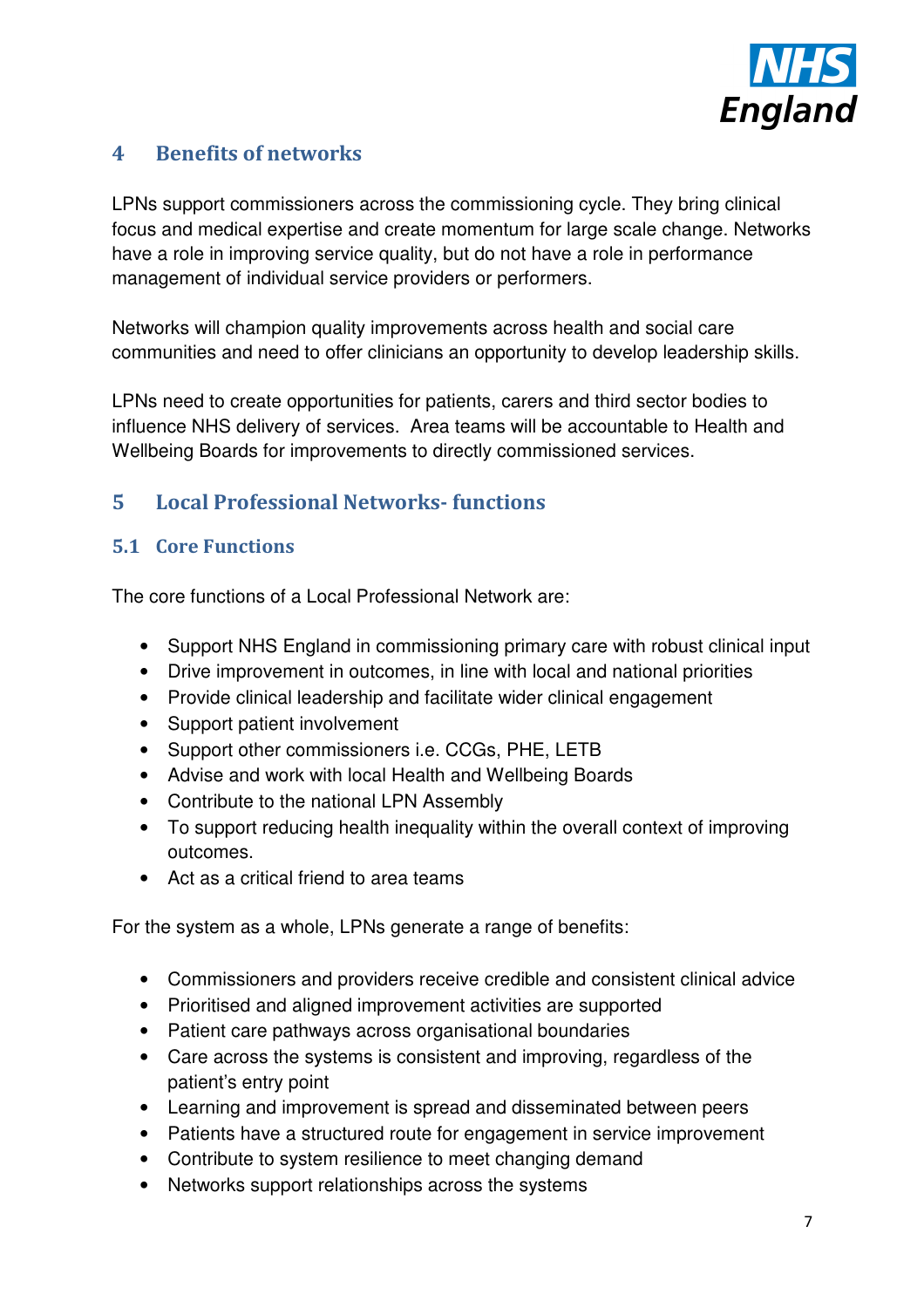

• Support LETBs in workforce planning and identifying educational and training needs in the pharmacy workforce

## **5.2 Dental LPN specific functions**

- Cover the whole dental pathway across primary, secondary and community care and out of hours
- Key role in supporting the development of quality measures for dental primary and secondary care, including CQUIN payments
- Will need to work closely with local authorities and Public Health England to deliver and develop cohesive Oral Health strategies and associated commissioning plans
- Will need to work closely with dental public health consultants

# **5.3 Pharmacy LPN specific functions**

- Support local authorities who lead on the development of the Pharmaceutical Needs Assessment which NHS England will use in commissioning pharmaceutical services
- Support the development of new programmes of work to promote self-care and improve long term conditions
- Work with CCGs to develop and implement the primary care strategy
- Work with patients and other health care professionals (outside of pharmacy) to develop a comprehensive programme of work aimed at ensuring medicines optimisation
- Support the sharing of learning from medication incidents and Serious Incidents Requiring Investigation (SIRIs)
- Develop multi professional working to address the items above
- Provide leadership to ensure robust commissioning of all locally enhanced services

# **5.4 Eye Health LPN specific functions**

.

- NHS sight tests and domiciliary services are demand-led and work to improve access for sight tests for hard to reach groups
- Support Health and Wellbeing Boards to carry out effective Eye Heath Needs Assessments as part of the local Joint Strategic Needs Assessment and Joint Health and Wellbeing strategy
- Focus on improving and redesigning services in line with national eye health pathways, such as: ocular hypertension monitoring service; glaucoma; referral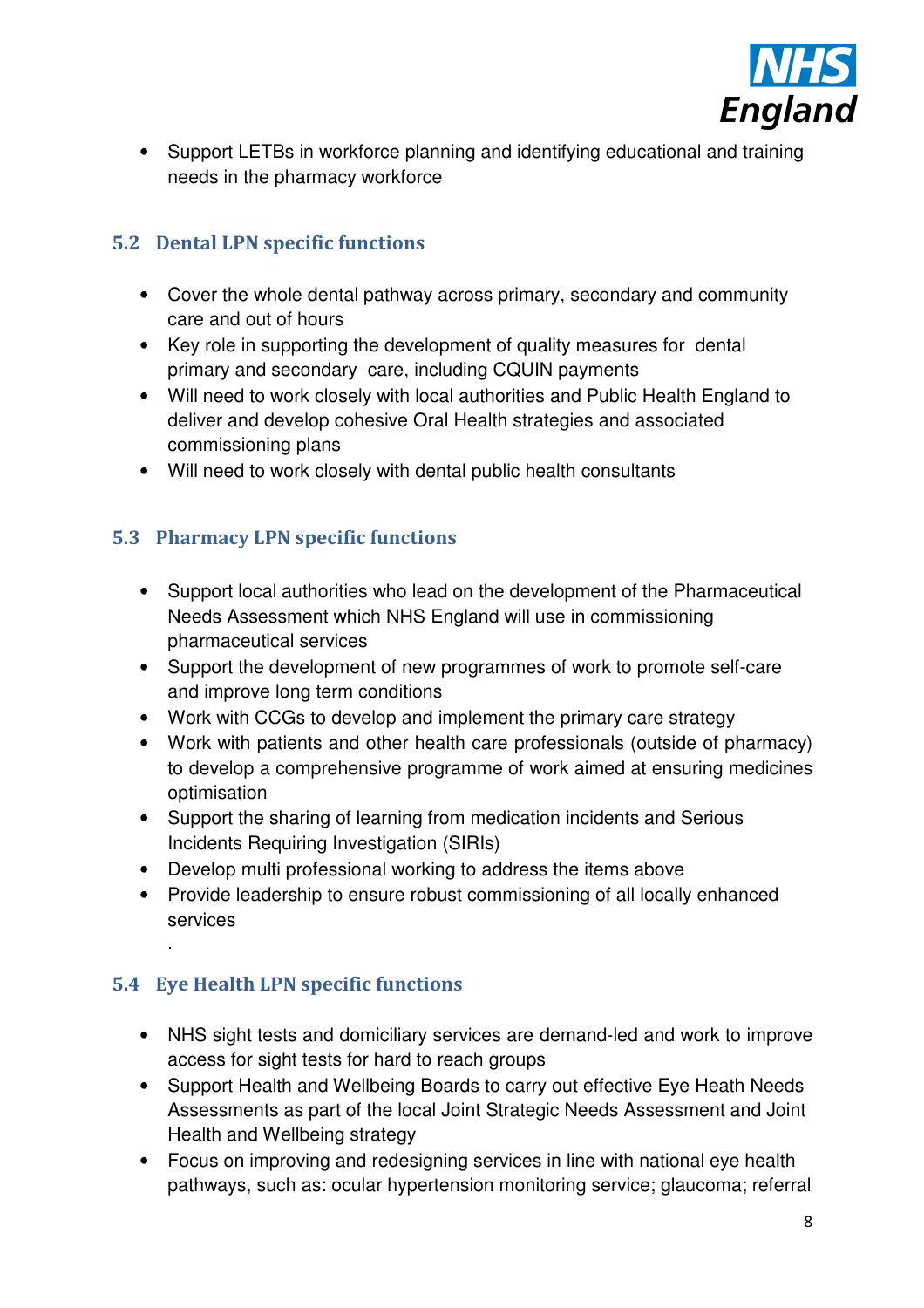

refinement; acute referral services (e.g. PEARS); pre and post-operative cataracts; low vision service for adults; eye services for adults with a learning disability

• Key role in developing eye health in primary, secondary and social care

# **6 The LPN Assembly**

The LPN Assembly will facilitate communication, influence and development between the LPNs and with the rest of the system at national level. In particular it will be the means by which LPNs can influence national commissioning policy. Through the assembly, LPNs can ensure that there is effective development and support for LPNs. It will be possible for members to establish working groups to address topics of mutual interest and concern. The LPN Assembly will be supported to meet face to face several times a year as well as via electronic communications. Nominations from the LPN Assembly will form an LPN reference group, which will:

- Input, ideas and advice regarding issues that have a significant impact on primary care and secondary dental care
- Feedback on programme development
- Advise on emergent issues affecting primary care polices or procedures

# **7 Membership and Governance of LPNs**

Membership will be locally determined but will include:

- Clinical Chair
- Patient representative(s)
- Local clinicians from across the clinical spectrum
- Other specialists, such as public health, as agreed
- Manager from within area team who is responsible for ensuring adequate administrative input and other support

Members\* will not be appointed to represent a professional interest or particular sector. Members will be appointed for the quality of their leadership, professional credibility, knowledge and added value they will bring. In the event of a conflict of interest arising, this must be clearly documented and managed.

When appointments are being made to positions, there should be a robust and transparent recruitment process which is in line with NHS England HR principles. The appointment panel is determined locally; however should include appropriate professional representatives.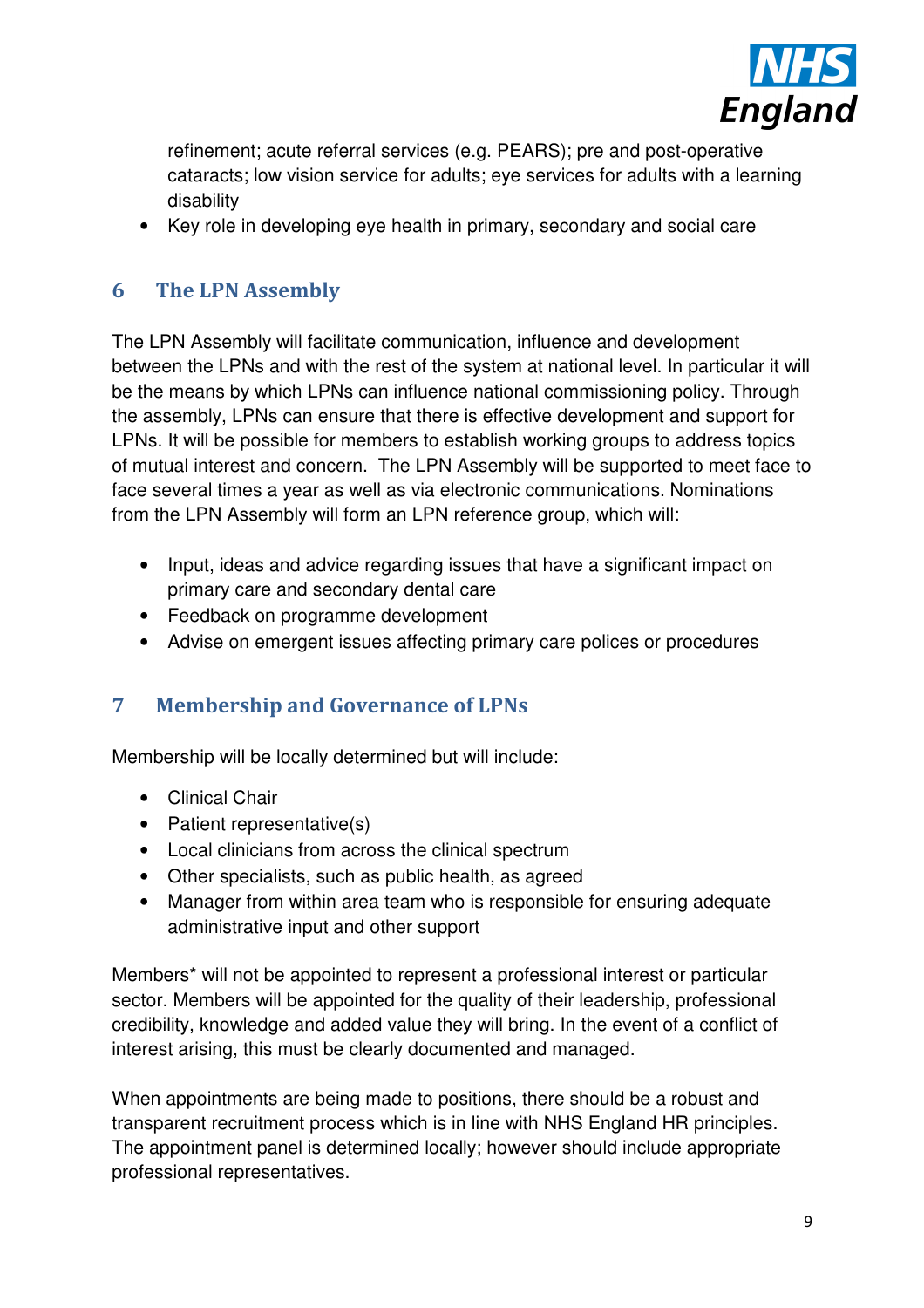

The LPN will need to have clear arrangements for managing risk and escalating concerns.

The LPN Chair will be professionally accountable to the area team Medical Director and managerially accountable to the area team Director of Commissioning. There is also an additional professional responsibility to the National Clinical Lead.

The NHS Litigation Authority has advised that LPN members acting within their role, with any conflict of interest clearly managed, would be covered by the NHS England indemnity arrangements.

\*Membership can include Local Representative Committees (LRCs)

# **8 Annual Work Plan**

All LPNs will develop an annual work plan which describes the improvement priorities for the LPN. The work plan will be based on an analysis of local need and national priorities. It will describe priority improvement programmes for the year. This will be supported by an organisational development plan which describes supporting actions to improve engagement and effectiveness of the network, recognising that for the first year, there will need to be a strong emphasis on development. In the first year therefore this should include a local clinical leadership development plan, supported by the Leadership team within the LETB.

The work plan should be developed in line with the area team commissioning cycle and on an annual basis, the network should engage with stakeholders to review the effectiveness of the network and delivery of work plan objectives to inform the following year's priorities. It is anticipated that in the first year LPNs should concentrate on advice to and alignment with commissioning priorities.

It is particularly important that Health and Wellbeing Boards are included as a key stakeholder in both the development of the work plan and the review of network effectiveness.

# **9 Hosting and support**

The LPN will be hosted by NHS England Primary Care Commissioning area team. It will, through its identified support staff, have access to all NHS England support arrangements i.e. business intelligence, financial advice, communications expertise.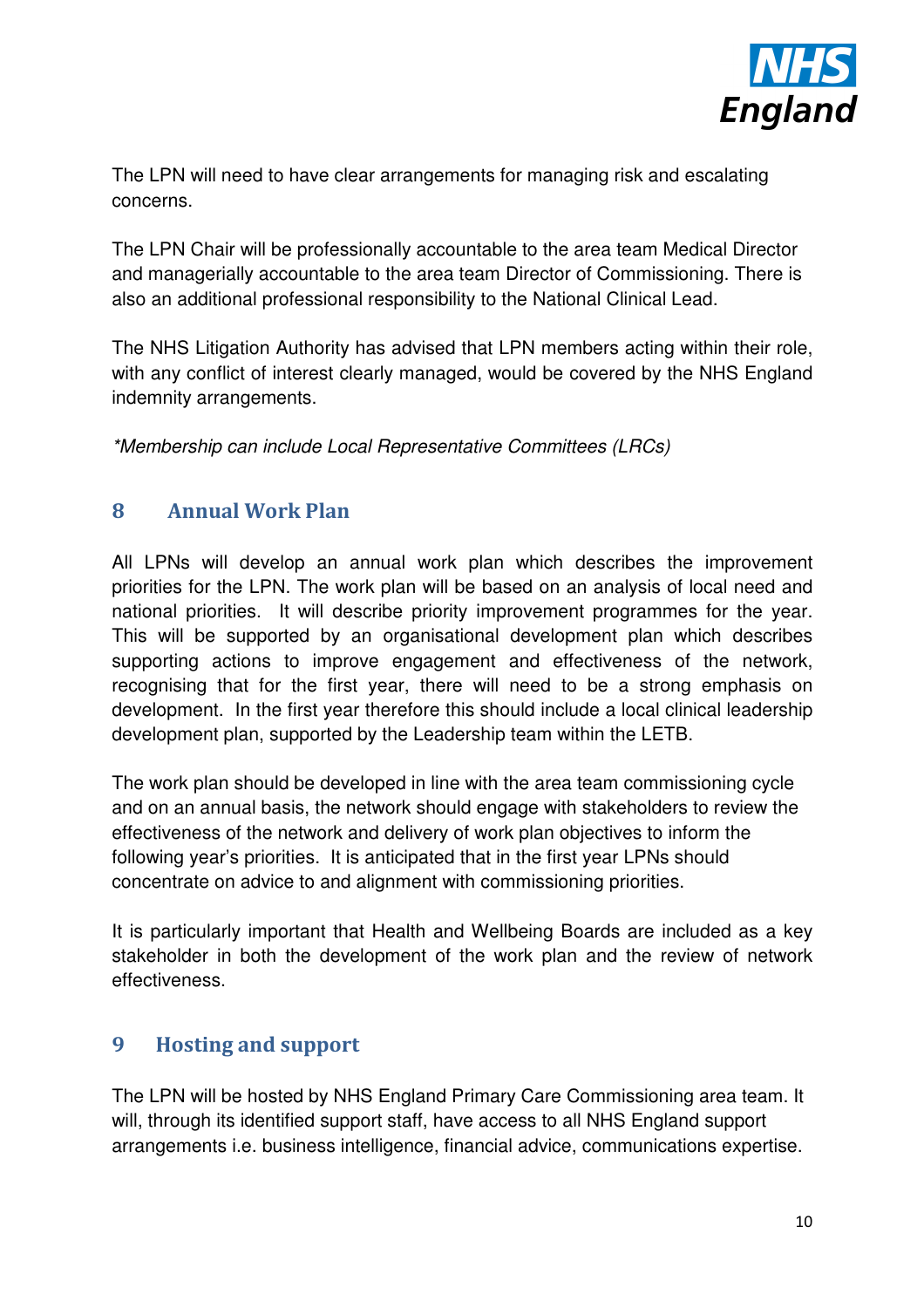

£120k pa has been identified within core area team funding to resource local clinical and administrative resource for the LPNs. There is potential for this to be supplemented from other service resources, for example, CQUIN. It will be for the area team to determine best local fit arrangements as local structures will not all be the same.

## **10 Alignment with the new system**

LPNs will need to work in alignment with CCGs, Health Education England/LETB, NHS Leadership Academy, PHE, NHS IQ, Local Authorities, Healthwatch, Health and Wellbeing boards, Health Education England and regulators (e.g. Monitor and CQC) as well as with other local clinical networks and senates and academic health science networks.

At local level, the alignment of work plans, overseen by the Director of Commissioning is a key way through which improvement priorities for the system are addressed in a systematic way. NHS England Regional offices, through Regional Directors of Commissioning will provide oversight at regional level and a link to national priority setting and alignment, led by National Domain Leads in the Medical and Nursing Directorates.